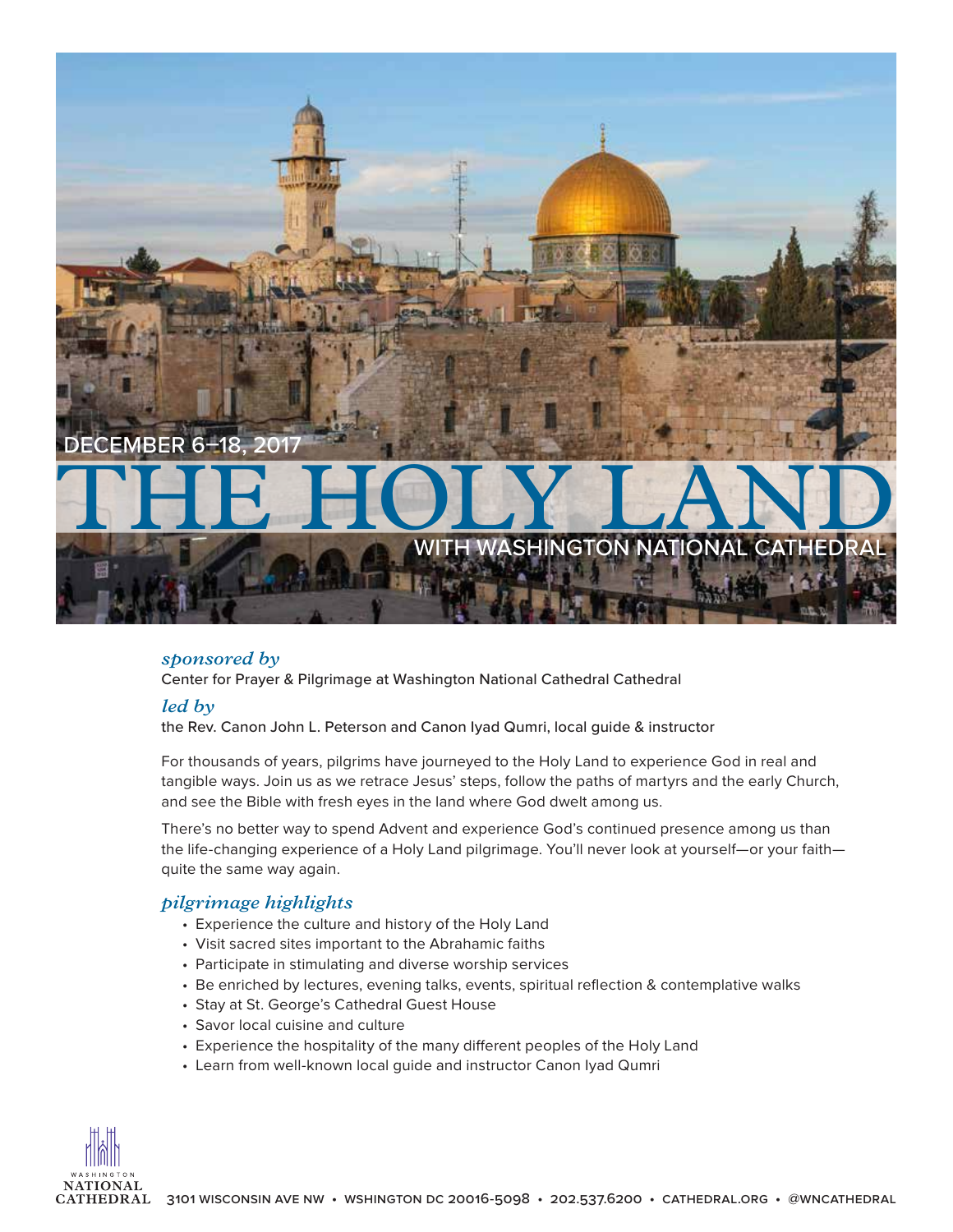

*Pilgrimage to the Holy Land with Washington National Cathedral* **ITINERARY**

#### **DAY 1, DECEMBER 6** *departures*

On our way to the Holy Land!

#### **DAY 2, DECEMBER 7** *arrive Tel Aviv • transfer to Jerusalem*

We arrive in Tel Aviv and are met by our guide, Canon Iyad Qumri. We are transferred to our hotel in Jerusalem. Introductions. Dinner and overnight at Saint George's Guest House.

# **DAY 3, DECEMBER 8** *horizons of Jerusalem • Herodium*

In the morning we drive to Mt. Scopus, where we look at different dramatic settings of the Scripture. Then we look at the many different Jerusalems. Visit Herodium, some 12 km south of Jerusalem. On a hill shaped like a truncated cone that rises 758 m above sea level, stood Herodium, the palace-fortress built by King Herod. It had a breathtaking view, overlooking the Judean Desert and the mountains of Moab to the east, and the Judean Hills to the west. Dinner and overnight at Saint George's Guest House.

guest speaker Contemporary Issues—A Palestinian Perspective

#### **DAY 4, DECEMBER 9** *Judean Desert • Mount of Temptation • Jericho • Nazereth*

Visit to Wadi Qelt in the early morning to watch the sunrise, to get the feel for the desert and for silent reflections. Depart for Jericho to hike up the Mount of Temptation and view Tell es-Sultan, the ancient city of Jericho. Lunch in Nazareth. Visit Mary's Well, the site of the only spring-fed fountain in the city, and most likely the place where Mary would have gone to draw water. We then visit the Greek Orthodox Church of the Annunciation for an introduction to icons. We then follow the footpath to the Latin Church of the Annunciation, the traditional site of the Angel Gabriel's appearance to Mary, telling her she would conceive Jesus, the Emmanuel. Dinner and overnight at the Sisters of Nazareth.

### **DAY 5, DECEMBER 10** *Christ Church • Sepphoris*

We attend Sunday morning Eucharist at Christ Church in Nazareth, and meet with Fr. Nael Abu Rahmoun. After lunch, we depart for Zippori (Sepphoris), where we explore the excavations of the Roman/Byzantine city. Dinner and overnight at the Sisters of Nazareth.

### **DAY 6, DECEMBER 11** *Jordan River • Capernaum • Mount of Beatitudes*

We depart for the Sea of Galilee-Lake Kinnereth stopping at the Jordan River for the renewal of baptismal vows. We then visit Capernaum, where we see the Ancient Synagogue and St. Peter's House. We continue to the Mount of Beatitudes. Lunch is by the Sea of Galilee, followed by a visit to Tabgha (Heptapegon), The Loaves and Fishes Church and the Chapel of St. Peter's Primacy. Return to Nazareth. Dinner and overnight at the Sisters of Nazareth.

*After dinner—a treat you will not want to miss!* 

# **DAY 7, DECEMBER 12** *Burqin • Nablus • Taybeh*

Depart for Burqin. Jesus passed through Burqin on his way to Jerusalem from Nazareth, and as he was passing by the village he heard cries for help from ten lepers who were isolated in quarantine in a cave. On to Nablus to visit Bir Ya'qub (St. Photini) Greek Orthodox Monastery. St. Photini lived in first century Palestine, and is revered as the Samaritan woman who Christ visited at the well asking for water. We tour the church built over Jacob's well and drink from the well. We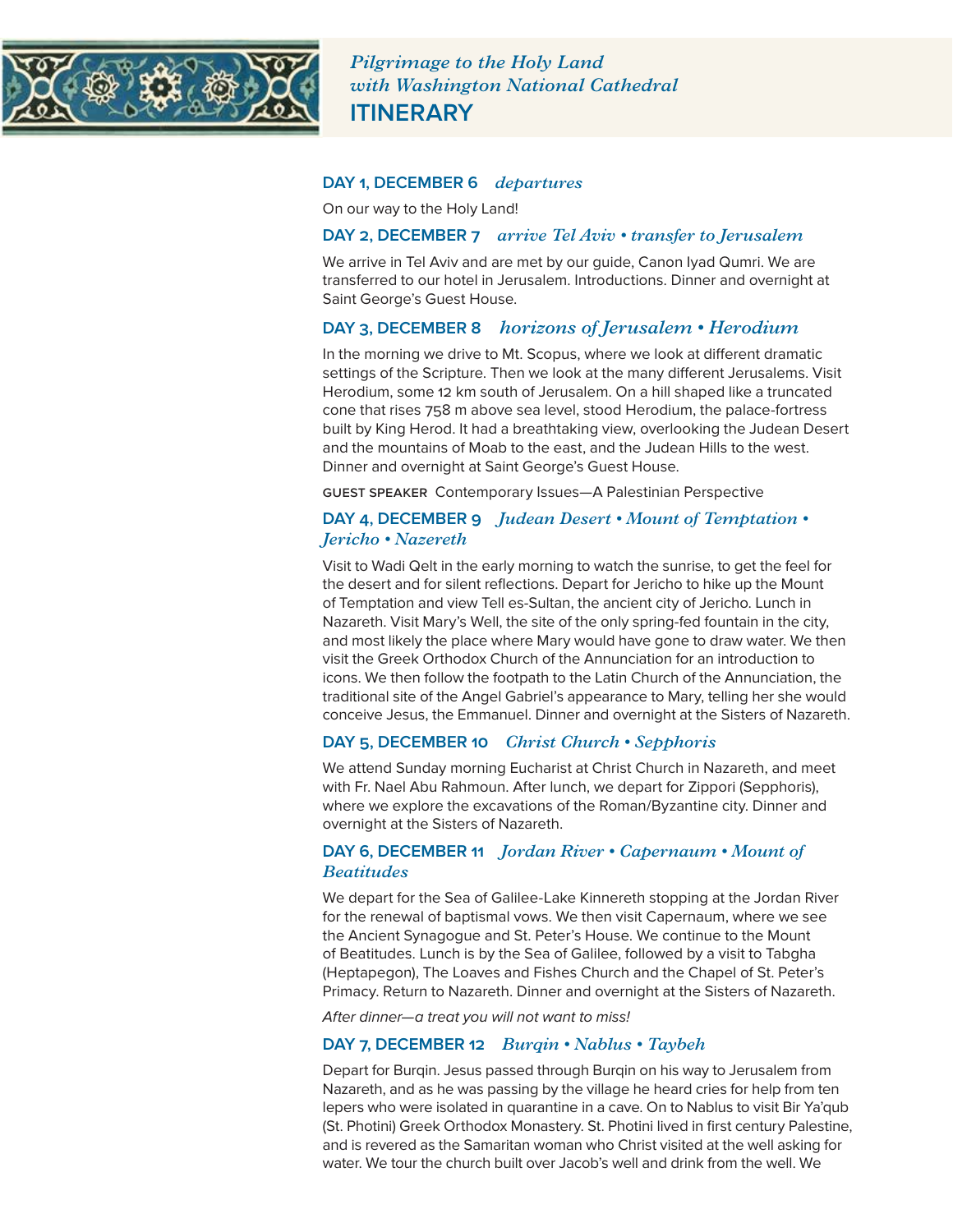*Pilgrimage to the Holy Land with Washington National Cathedral* **ITINERARY**



have lunch in and then visit Taybeh, the only all-Christian town in the Palestinian Authority. In the fourth century the Emperor Constantine and his mother St. Helen built the church of St. George in the village, the ruins of the church are still found on a hill in the town. Taybeh is also the home of the only Palestinian brewery in the Middle East. There wil be time to shop in Taybeh to support the Christian community. Dinner and overnight at Saint George's Guest House.

## **DAY 8, DECEMBER 13** *Tekoa • Bethlehem*

We depart to Tekoa, home of the prophet Amos, and then visit the Holy Land Handicraft Cooperative Society. Lunch in Beit Sahour. Visit the Church of the Nativity located in Manger Square, the oldest church in Christendom. Constructed by Constantine in AD 326, it is the traditional site of the Nativity. Following our visit to the Church we visit the Creche museum in the Peace Center, which is situated in the heart of Bethlehem, directly between the Church of the Nativity and the Mosque of Omar in Manger Square. The Peace Center stands as a symbol of this West Bank city's reputation for coexistence, and is one of the premier cultural institutions and performance venues in Palestine. Dinner and overnight at Saint George's Guest House.

#### guest speaker Lecture on Islam

## **DAY 9, DECEMBER 14** *Western Wall • Dome of the Rock • free afternoon*

We depart for the Western Wall near Elharam Esh Sharif (The Dome of the Rock and the Al-Aqsa Mosque), St. Anne's Church and the pools of Bethesda. Lunch. We have free time for shopping in the afternoon. Dinner and overnight at Saint George's Guest House.

guest speaker Contemporary Issues—An Israeli Perspective

### **DAY 10, DECEMBER 15** *Old City • Church of the Holy Sepulcher*

Group photo. Briefing on the Holy Sepulcher. We then walk the Cardo to the Constantinian Entrance of the Holy Sepulcher. Lunch, then continue our visit to the Holy Sepulcher. Dinner and overnight at Saint George's Guest House.

### **DAY 11, DECEMBER 16** *Beth-Phage • Dominus Flevit • Gethsemane • Bethlehem*

Depart for Beth-phage, where we begin the Palm Sunday Procession. We stop at Pater Noster and Dominus Flevit ("the Lord wept"), where Jesus wept over the city. Afterward, we walk to the Garden of Gethsemane and the Church of All Nations. After lunch, we visit the site of Caiaphas' Palace, where Jesus experienced the Jewish portion of his trial. The site is known today as St. Peter in Galicantu ("crowing rooster"). Depart for Bethlehem to join the Simulcast Service between Washington National Cathedral and the Evangelical Lutheran Christmas Church in Bethlehem. Dinner and overnight at Saint George's Guest House.

### **DAY 12, DECEMBER 17** *St. George's Cathedral • Jericho*

Sunday Eucharist at Saint George's Cathedral, where the liturgy is celebrated in English and Arabic, the language of Arabic-Palestinian Christians in the Holy Land and the whole Middle East. Lunch. Dinner at the Qumris in Jericho. Overnight at Saint George's Guest House.

### **DAY 13, DECEMBER 18** *Way of the Cross • Emmaus*

Early this morning we walk and pray the Way of the Cross. We depart for Emmaus Nicopolis and celebrate the Eucharist at the ruins of the Byzantine Church. Transfer to Ben Gurion Airport for afternoon/evening departures.